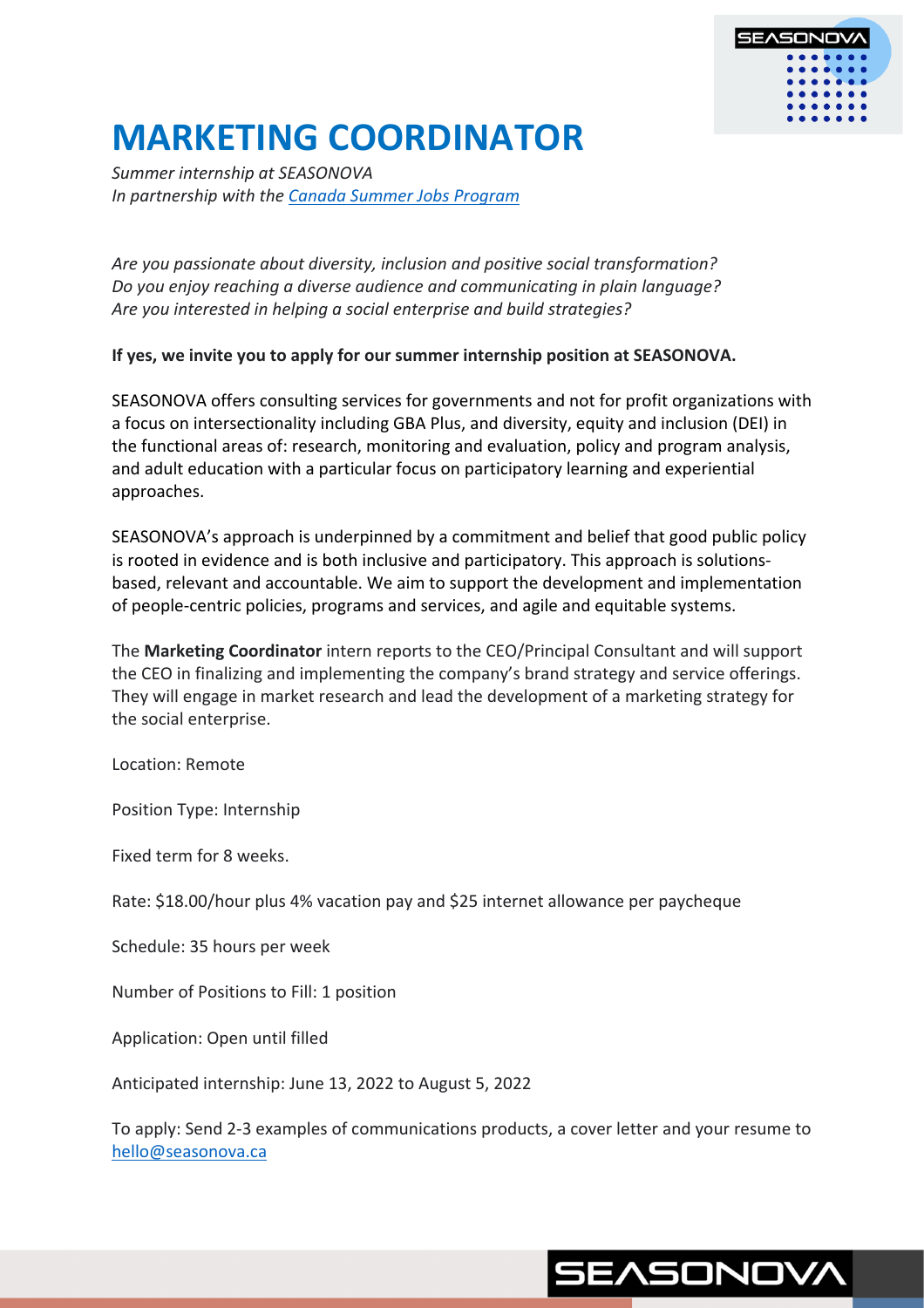

#### **DUTIES AND RESPONSIBILITIES**

- Support the CEO in finalizing and implementing the company's brand strategy and service offerings. This includes developing communications plans and deliverables such as a calendar, brochures, digital assets, and website updates.
- Conduct market research of similar consulting firms/social enterprises to inform marketing efforts, and develop presentation of findings
- Develop a marketing plan, including timelines, schedule(s), and associated templates such as Canva templates, newsletters, social media (e.g., LinkedIn posts), brochures, etc
- Research and develop database of prospective client data, and provide recommendations to CEO
- Perform other related, ad-hoc duties as required such as: attend staff meetings, complete professional development training, attend mentoring sessions, connect with stakeholders.

#### **MINIMUM QUALIFICATIONS & SKILLS:**

- Completed post-secondary education (graduate studies an asset) in communications, graphic design, or management
- Strong research skills with background in quantitative or qualitative research
- Fluent in Microsoft Word, Excel and Powerpoint, and the Google Workspace
- Previous experience developing communications products using Adobe or Canva
- Strong written communication skills with relevant previous experience
- Experience with accessible documents and plain language is an asset
- Reliable and able to work independently or in a team
- With intercultural skills and values diversity and inclusion
- Fluency in English (French is an asset)
- Can complete deliverables on time

## **WORKING CONDITIONS:**

- Remote work must have own access to a computer and reliable internet
- Business casual, Monday to Friday
- Flexible working hours
- Pro-longed periods of sitting, computer use
- Minimal physical effort is required to successfully accomplish the essential job functions
- Must be able to work respectfully under pressure, and to multi-task